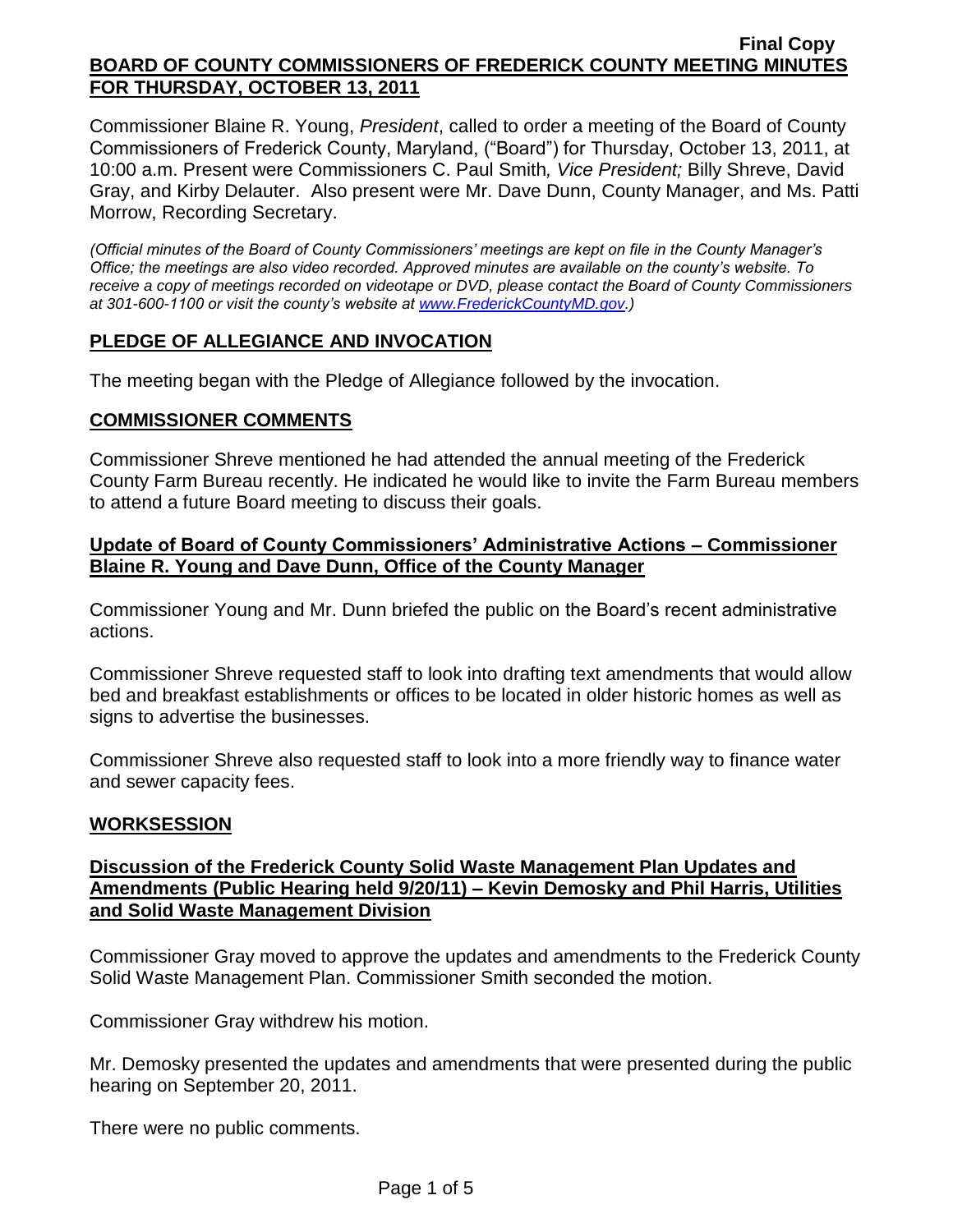Commissioner Gray moved to approve the staff recommendations as outlined on page 3 of the staff report. Commissioner Shreve seconded the motion that passed 5-0.

(A copy of the approved/adopted resolution can be obtained in the County Manager's Office or from the county's website, [www.FrederickCountyMD.gov.](http://www.frederickcountymd.gov/))

### **Letter to Maryland Department of the Environment (MDE) with National Pollution Discharge Elimination System (NPDES) MS4 Draft Permit Issues – Shannon Moore, Community Development Division**

Ms. Moore provided background information to the Board on the MS4 draft permit and how it fits in with the Chesapeake Bay Total Maximum Daily Load (TMDL) issues.

There were no public comments.

At Ms. Moore's suggestion the Board discussed sending a cover letter to be attached to a letter to MDE written by AquaLaw (Clean Water Act attorney representing the county).

Commissioner Smith moved to approve a cover letter to be signed by Commissioner Young to accompany a letter to MDE written by AquaLaw and signed by the County Attorney's Office designee. Commissioner Gray seconded the motion that passed 5-0.

## **FY 2011 Annual Report of the Development Road Improvement Fund – Lori Depies, Finance Division**

Ms. Depies presented an annual report that summarized the activity of the Development Road Improvement Fund.

There were no public comments.

Commissioner Smith moved to accept the report. Commissioner Shreve seconded the motion that passed 5-0.

# **Building Excise Tax Discussion – Lori Depies and Ronni Griffin, Finance Division**

Ms. Depies and Ms. Griffin requested direction regarding the elimination of the building excise tax which has been dedicated revenue to the Development Road Improvement Fund.

Public comment was heard from:

- Carol Krimm, Alderman, The City of Frederick
- Mike Smariga, Frederick Area Transportation Committee (FACT)
- Bob Smariga, FACT

Commissioner Young moved to direct staff to take the reduction of the building excise tax to "0" through the public review process with an effective date being November 1, 2011. Commissioner Shreve seconded the motion that passed 3-2 with Commissioners Smith and Gray opposed.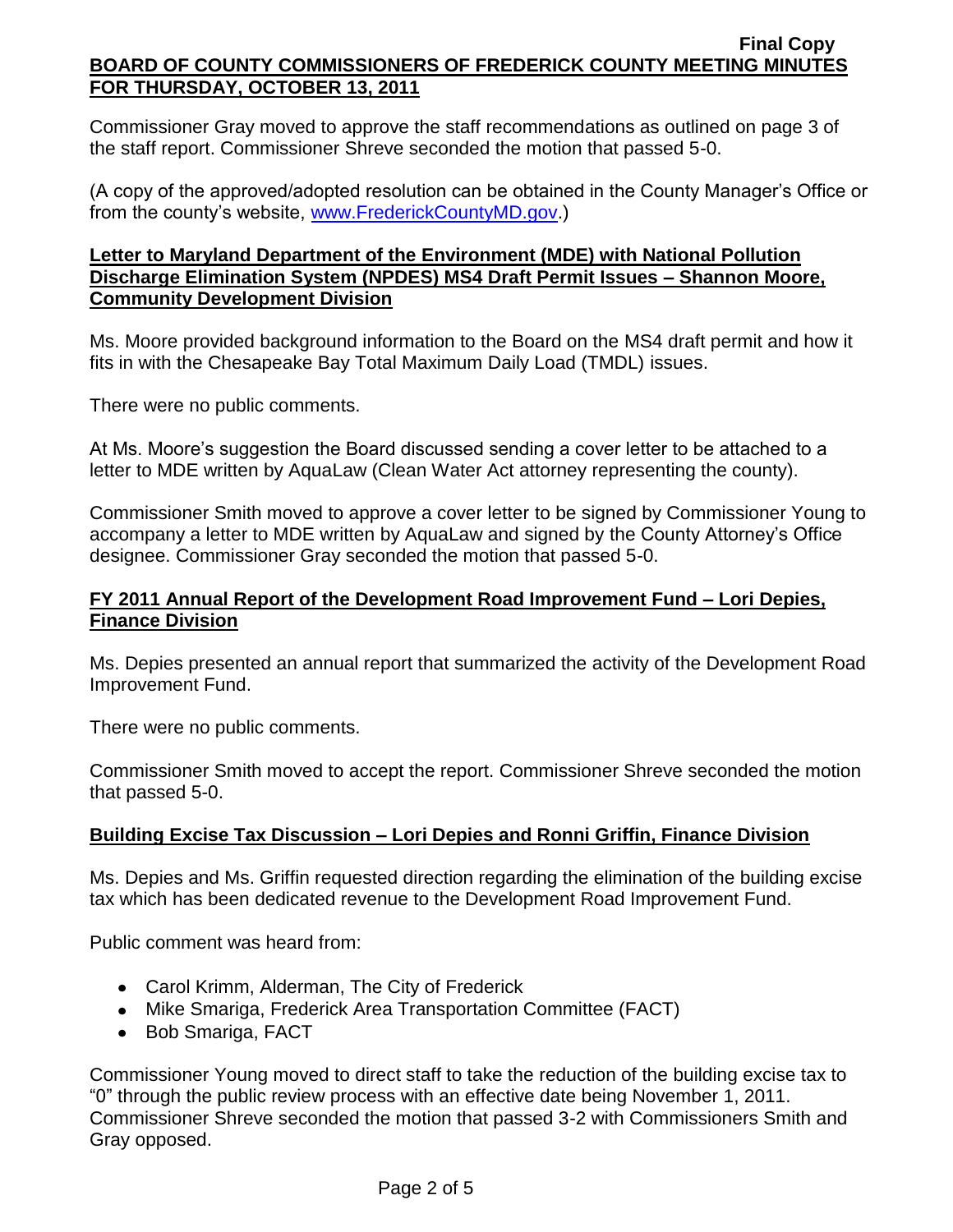## **AGENDA BRIEFING**

Staff reviewed with the Board the following items scheduled for public hearing on:

Tuesday, October 18, 2011, at 7:00 p.m. - Frederick County's Proposed 2012 Legislative Package – John Mathias, Office of the County Attorney and Ragen Cherney, Office of the County Manager

The Board directed staff to draft correspondence to the Board of Education requesting the number of undocumented students enrolled. Commissioner Gray opposed this request.

Thursday, October 20, 2011, at 10:00 a.m. - Water and Sewer Plan Amendments (Summer Cycle) - Tim Goodfellow, Community Development Division

## **CONSENT AGENDA**

The following items were considered on the consent agenda:

#### BID AWARD

• Purchasing Memo #12-049 - Bid #12-04, Hauling/Recycling of Scrap Metal/Appliances and Removal/Recovery of Refrigerant Gases Award to: Joseph Smith & Sons, Inc. Award amount: Estimated Revenue: \$300,000.00

### GRANTS

- Maryland Housing Rehabilitation Program (MHRP) Letter of Intent Jenny Short, Citizens Services Division
- Senior Center Operating Funds Carolyn True, Citizens Services Division

Commissioner Gray moved to approve the consent agenda as presented. Commissioner Delauter seconded the motion that passed 5-0.

### **ADMINISTRATIVE BUSINESS**

### **Approval of Board of County Commissioners' Meeting Minutes**

The following minutes were approved by unanimous consent:

- Thursday, September 1, 2011
- Thursday, September 1, 2011, Closed Session
- Tuesday, September 6, 2011, Evening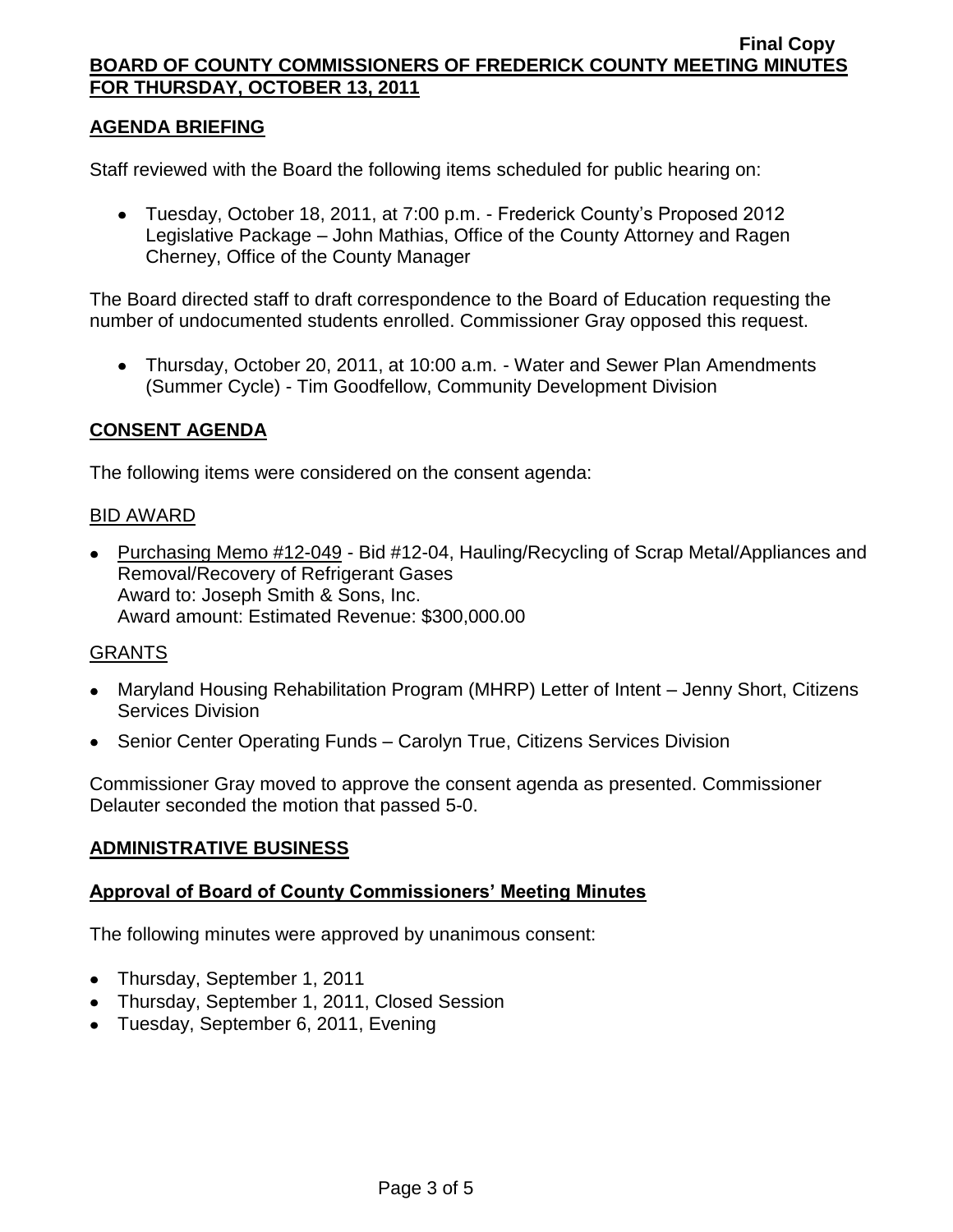### **Bid Awards – Hal Good, Finance Division**

Purchasing Memo #12-061, Purchase of Furniture, Fixtures and Equipment for Citizens Care and Rehabilitation Center (CCRC) / Montevue Assisted Living (MAL)

Commissioner Smith moved to approve Purchasing Memo #12-061. Commissioner Young seconded the motion that passed 5-0.

## Purchasing Memo #12-062, Ratification of Renewal for Electronic Pharmacy Services for CCRC / MAL

Commissioner Gray moved to approve Purchasing Memo #12-062. Commissioner Smith seconded the motion that passed 5-0.

### **Citizens Care and Rehabilitation Center (CCRC) / Montevue Assisted Living (MAL), Work Change Directive (WCD) 20 – Sheet Vinyl Flooring (User Requested) – Dave Ennis, Public Works Division**

Collier Baird, CCRC/MAL, commented on WCD 20.

Commissioner Gray moved to approve WCD 20. Commissioner Delauter seconded the motion that passed 5-0.

## **Frederick County Energy Conservation and Sustainability Initiatives FY 2011 Annual Report – Shannon Moore, Community Development Division**

Ms. Moore and Ms. Jessica Reckley, Management Services Division, presented the annual report on county energy conservation and sustainability programs and initiatives.

The Board indicated they would like staff to put together the savings from the cost effective projects.

No action was taken on this item as it was informational.

### **Change Order - Motorola Solutions; Relocation of Site-C, Quirauk Mountain Radio Transmitter – Jack Markey, Emergency Management Division**

Commissioner Gray moved to approve the change order as presented. Commissioner Smith seconded the motion that passed 5-0.

### **DIRECTOR'S REPORT**

Ms. Sherry Weakley, Interagency Information Technologies Division (IIT) presented a report on the IIT Division.

It was noted that Ms. Weakley would look into the replacement of the sign in front of Winchester Hall with a computerized sign.